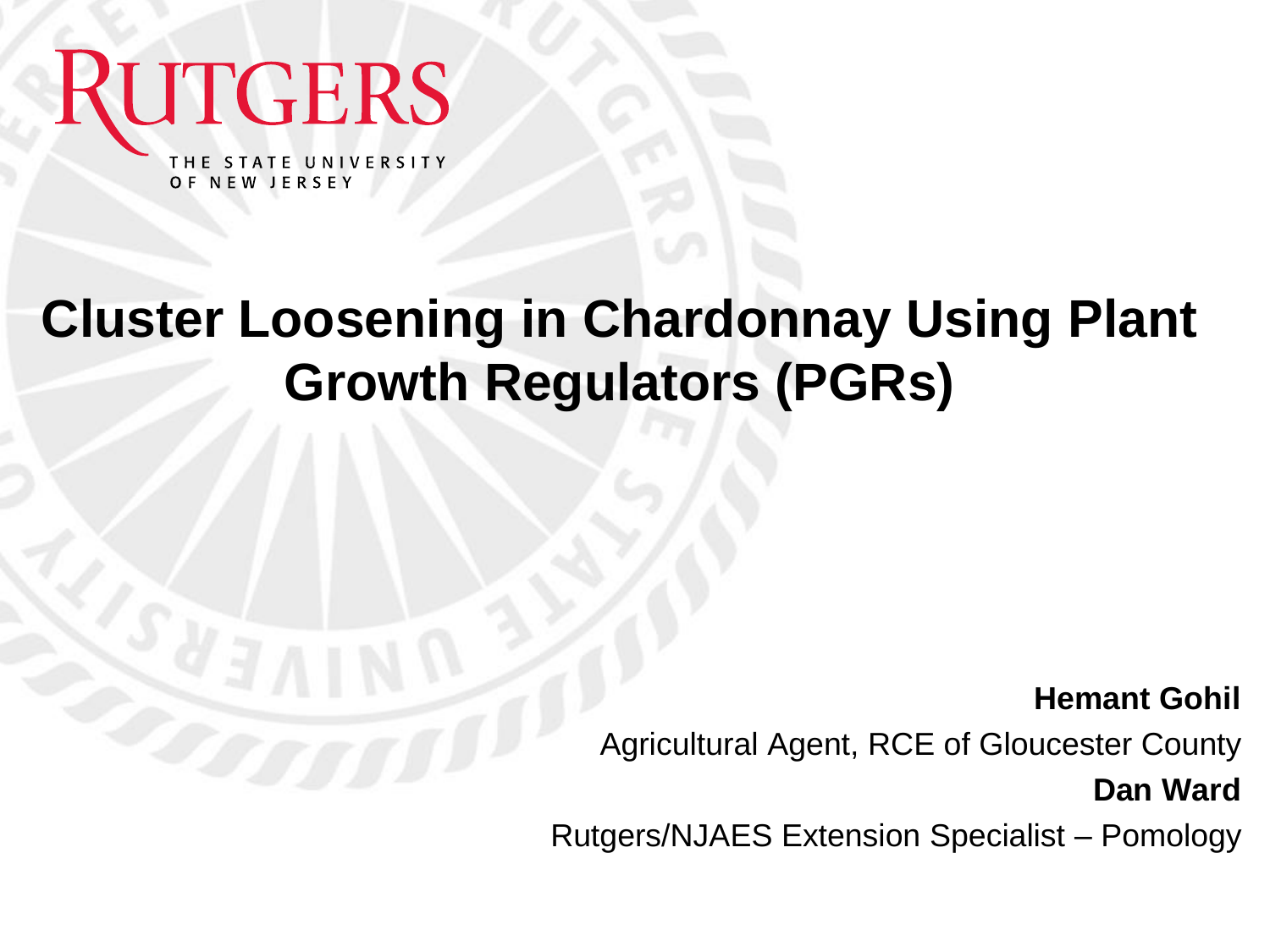

# Why cluster loosening?

- Bunch rot of wine grape, caused primarily by *Botrytis cinerea*, is a perennial problem limiting the productivity of eastern vineyards, especially on cultivars with compact clusters (Hed et al., 2009; Vail and Marois, 1991; Wilcox 2010).
- Longer rachis and more open clusters reduced the Botrytis Bunch Rot (BBR) symptoms (Hed et al., 2009).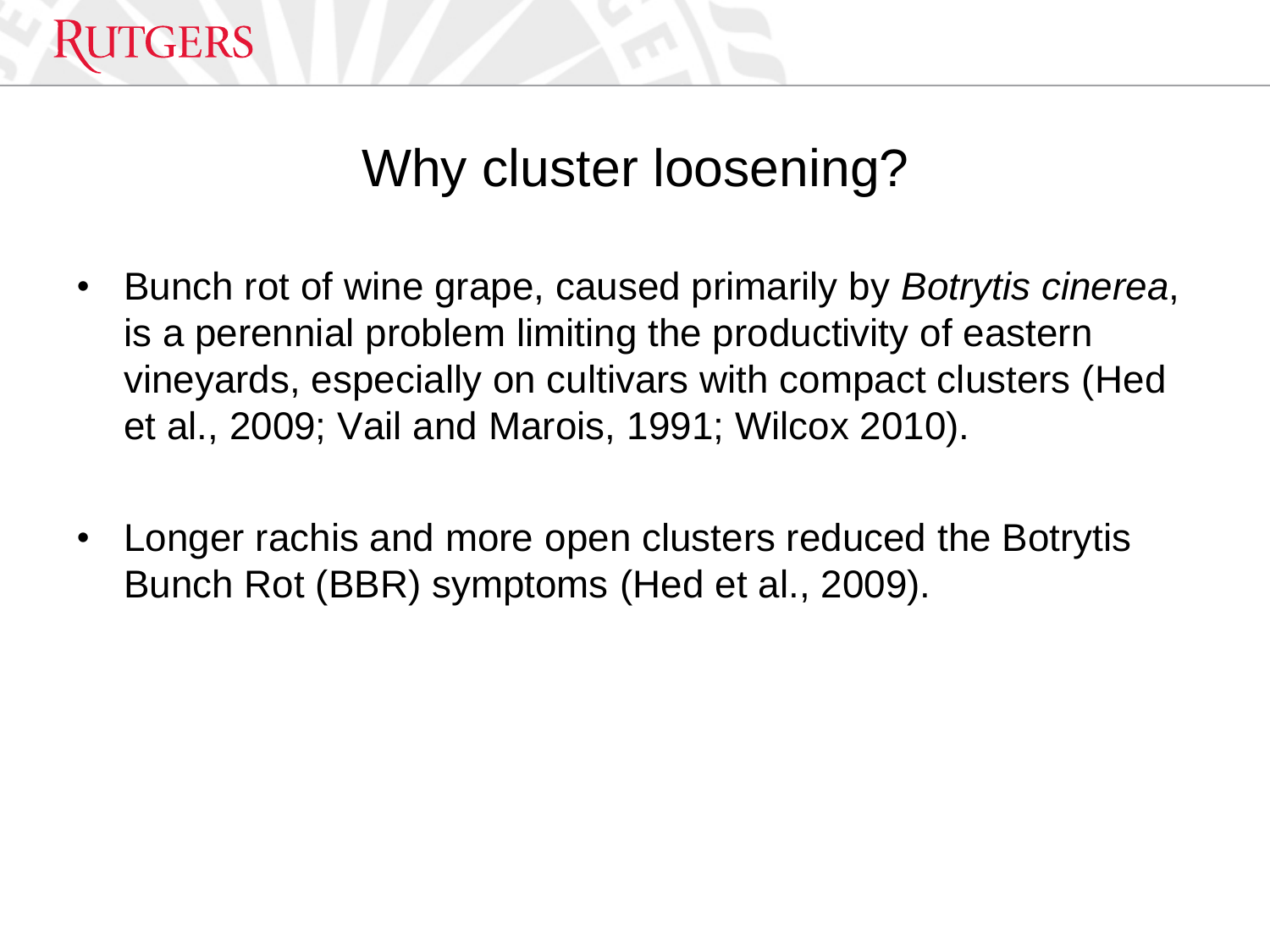

### Different ways of cluster loosening

- Early Leaf Removal (ELR) before fruit set results in cluster loosening in 'Vignoles' and 'Pinot Gris' (Hed et al., 2015).
- Applications of *GA<sup>3</sup>* increased cluster looseness and reduced the incidence and severity of bunch rots in Vignoles and, to a lesser extent, in Chardonnay over three consecutive years (Hed et al., 2009).

*Major concern for using GA<sup>3</sup> in wine grape cultivars has been poor return bloom.*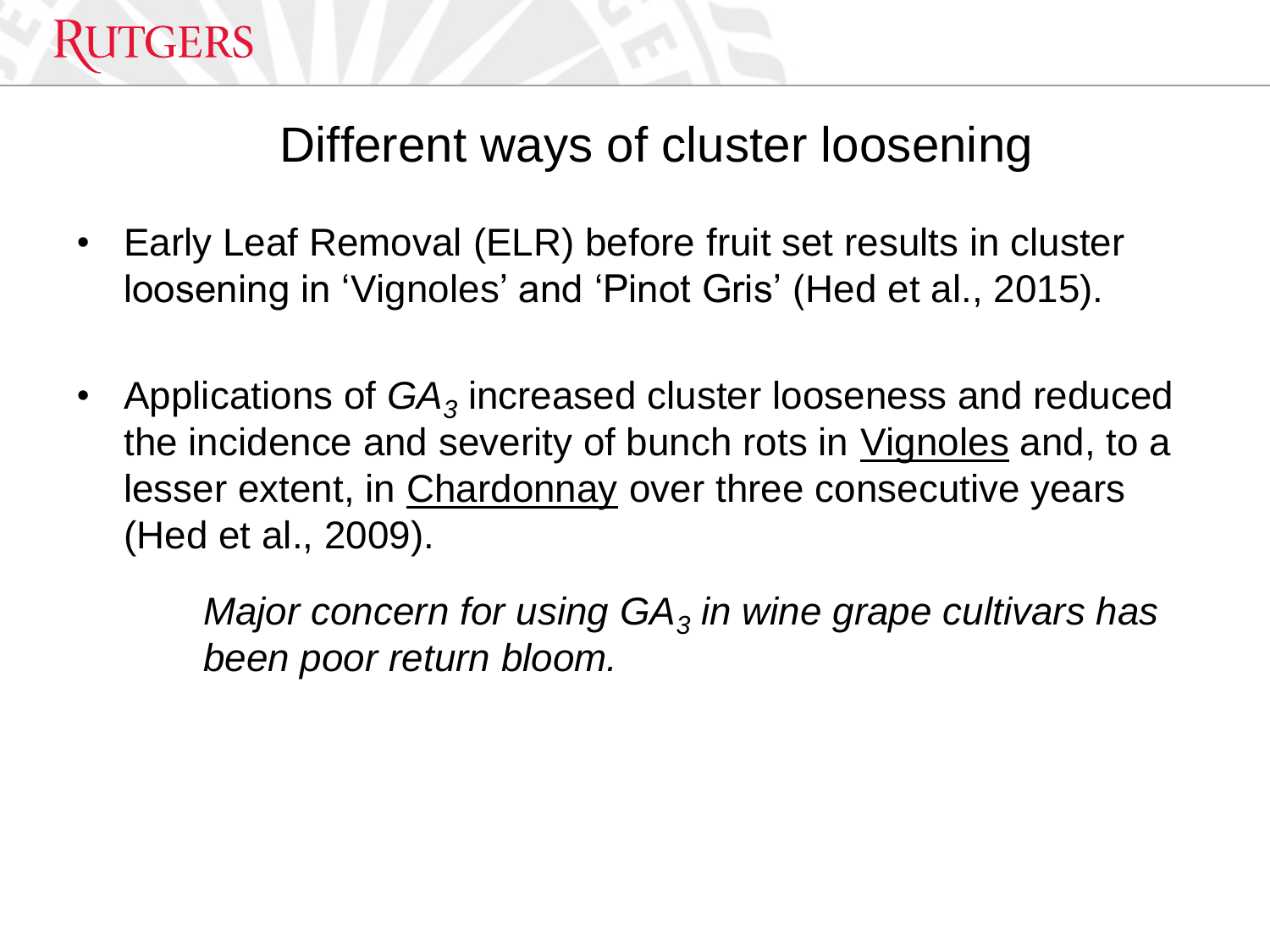# Role of Abscisic Acid (ABA) in cluster loosening

• Abscisic Acid plays an inhibitory roles in growth and development of plants.

**RUTGERS** 

- Padmavati et al. (2017) reported that exogenous application of *S*-ABA at 150 and 300 ppm during bloom resulted in significant increase in cluster looseness in 'Early Sweet' variety of table grape.
- No report of ABA application for cluster loosening in Wine Grape.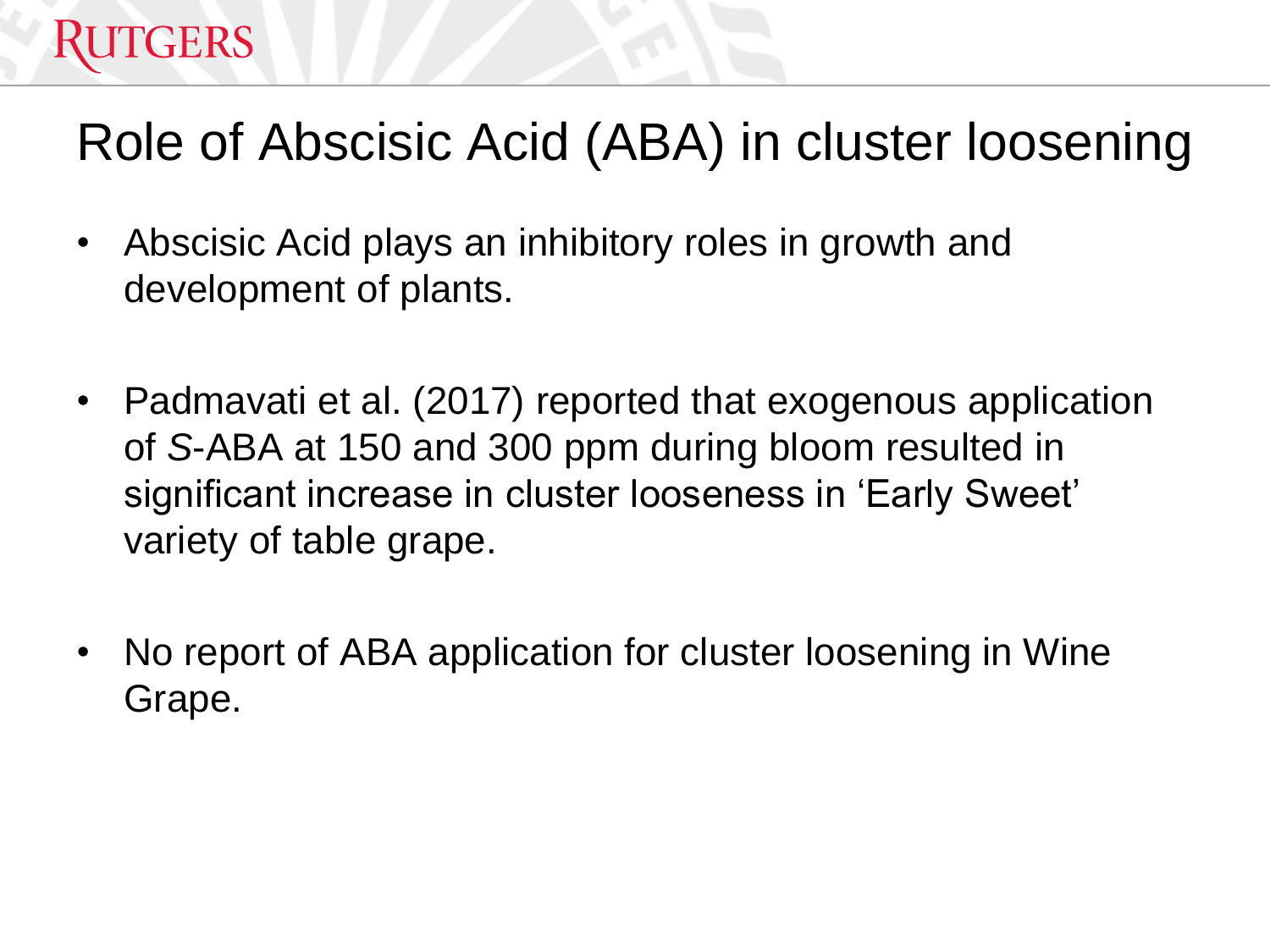

#### **Objectives of the Study**

To evaluate the effects of S-ABA and GA<sub>3</sub> on

- (1) Overall cluster architecture.
- (2) Safety of the application (return bloom)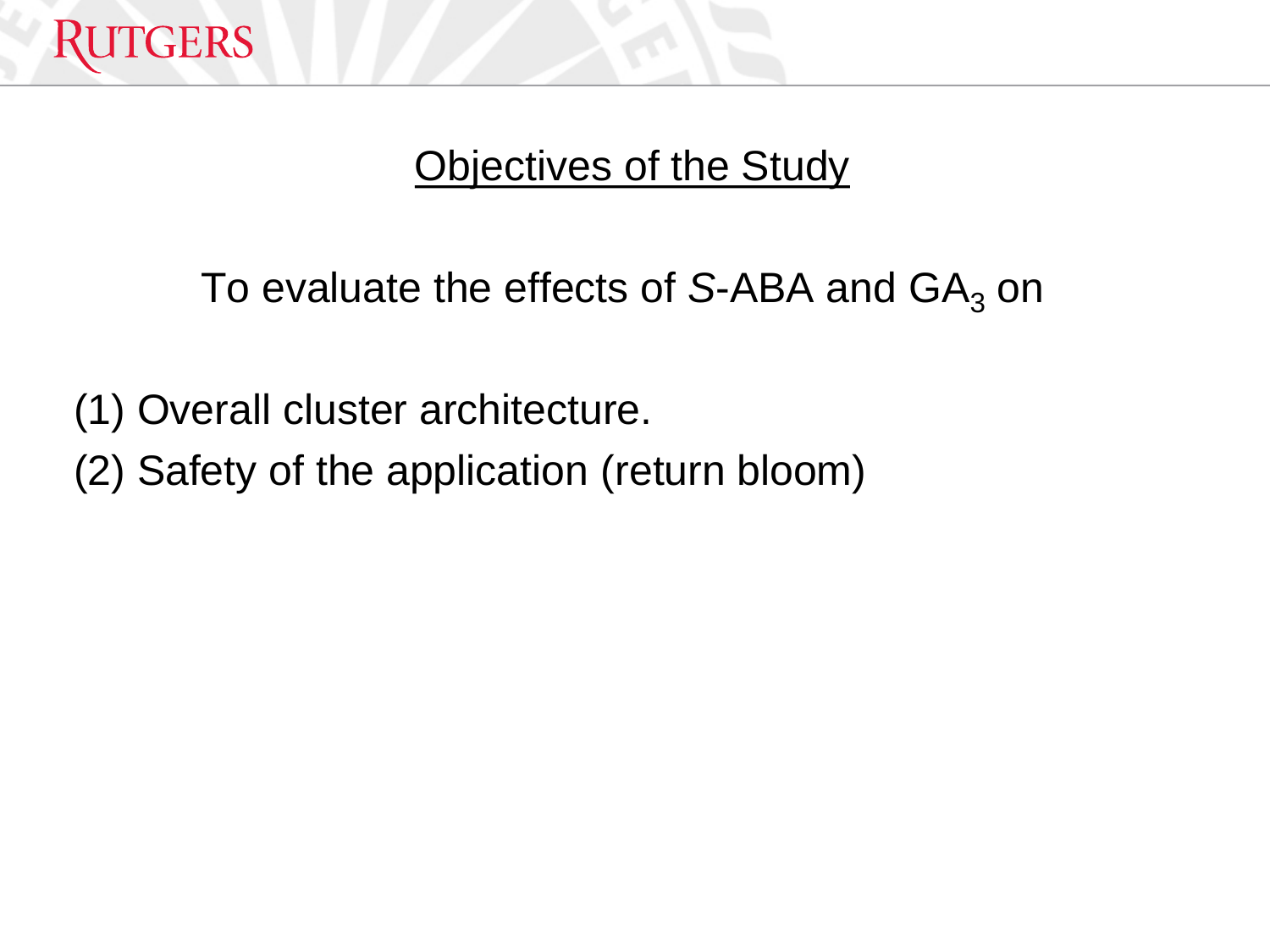# Experiment

Table 1. Description of plant growth regulator treatments, Abscisic Acid (*S*-ABA) and Gibberellic Acid  $(GA_3)$  and their application timing on 'Chardonnay' grapevines in southern New Jersey.

|                                    |                            | Dates of application |            |  |
|------------------------------------|----------------------------|----------------------|------------|--|
| Treatment                          | Description                | 2015                 | 2016       |  |
| Control                            | No PGR applied             |                      |            |  |
| 100 ppm S-ABA applied once         | 80-90% bloom               | 5/28                 | 5/31       |  |
| 100 ppm s-APB applied twice        | 80-90% bloom and 3 d later | 5/28 & 5/31          | 5/31 & 6/3 |  |
| 200 ppm S-ABA applied once         | 80-90% bloom               | 5/28                 | 5/31       |  |
| 200 ppm S-ABA applied twice        | 80-90% bloom and 3 d later | 5/28 & 5/31          | 5/31 & 6/3 |  |
| $4\%$ GA <sub>3</sub> applied once | 80-90% bloom               | 5/28                 | 5/31       |  |
|                                    |                            |                      |            |  |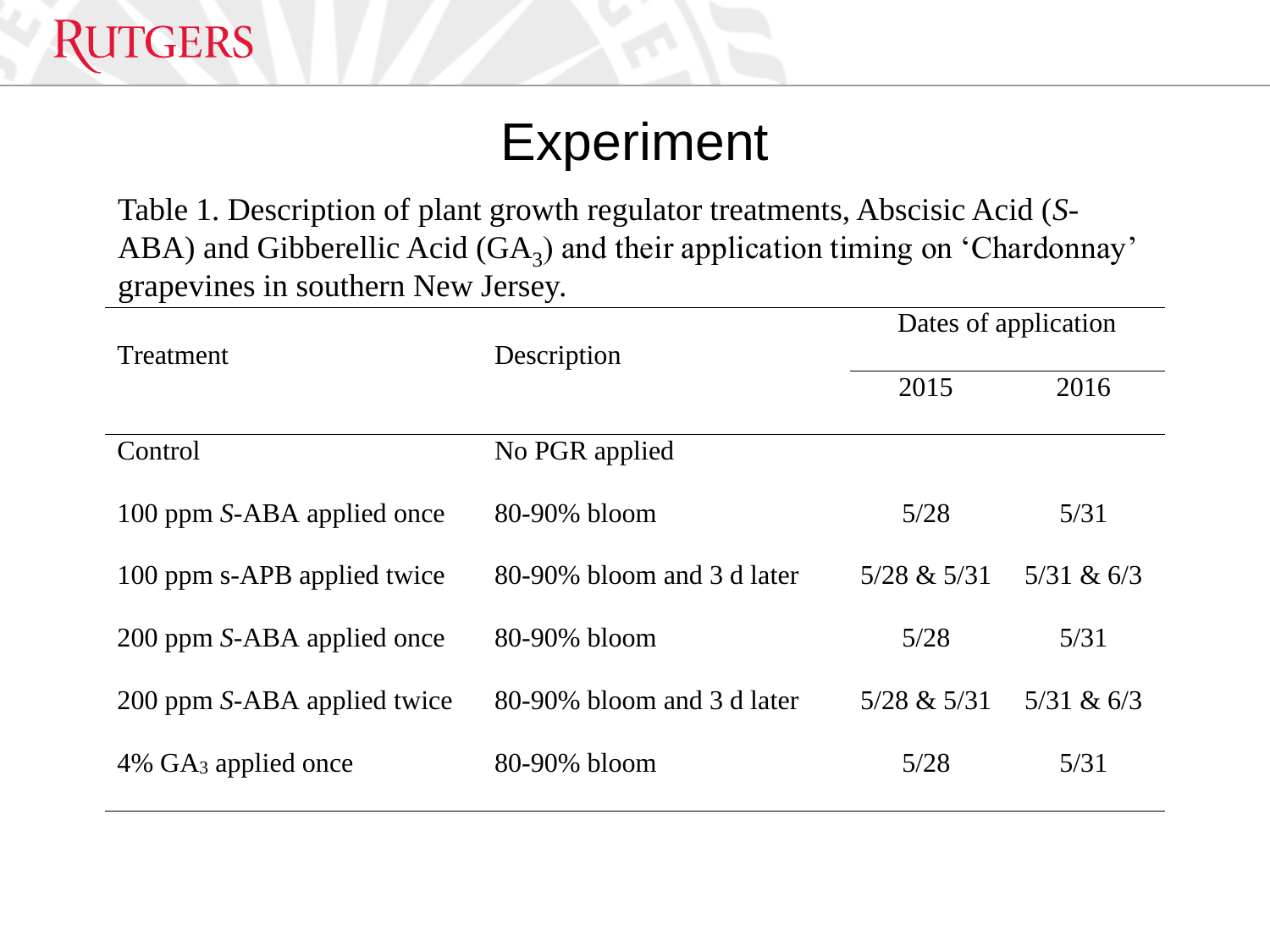#### Cluster looseness ratings



- $1 =$  almost all the berries are touching each other;
- $2 =$  more than half of the berries touching each other;
- $3 =$  very few berries touching each other and with minimal surface area;
- $4 =$  almost half of the berries are separate from each other with few gaps;
- $5 =$  most of the berries are separate from each other with visible rachis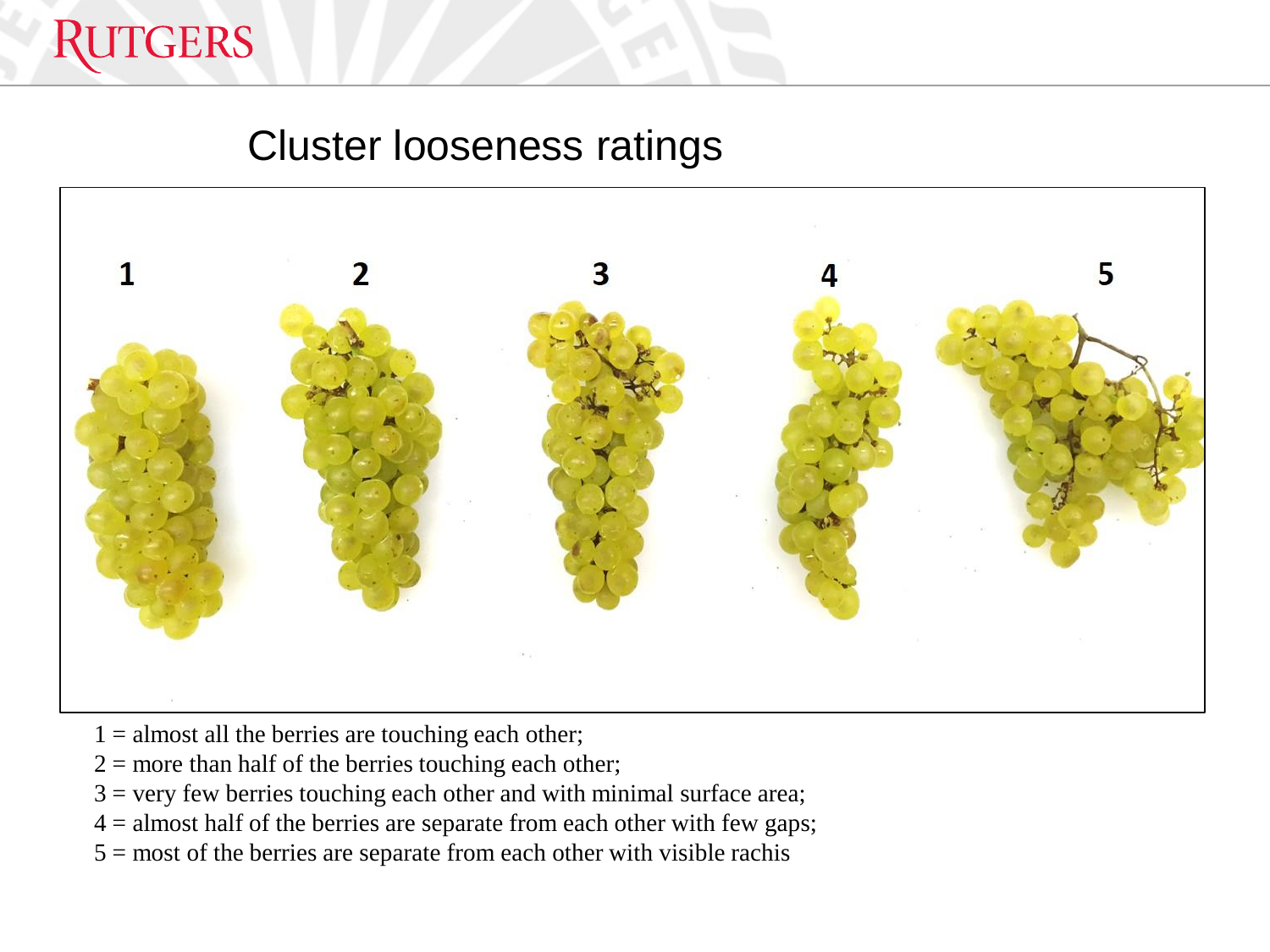### TGERS

Table 2. Means averaged over two years of cluster looseness rating<sup>z</sup>, percentage shot berries, cluster weight, main rachis length, total rachis length, and berry weight per cm rachis length in response to different rates and timings of abscisic acid  $(S-ABA)$  and gibberellic acid  $(GA_3)$ applied at bloom to Chardonnay grapevines in New Jersey in 2015 and 2016.

| Treatment               | Cluster               | Shot berries | Cluster            | Main rachis | Total rachis | Berry wt. $(g)$ |
|-------------------------|-----------------------|--------------|--------------------|-------------|--------------|-----------------|
|                         | looseness             | (%)          | W <sub>t</sub> (g) | length (mm) | length(mm)   | per cm rachis   |
|                         |                       |              |                    |             |              | length          |
| Un-treated Control      | $2.07$ d <sup>y</sup> | 8.68a        | 139.4              | 96.7        | 236.8        | 0.058           |
| 100 ppm S-ABA once      | 2.85 bc               | $4.00$ bc    | 119.0              | 93.6        | 214.4        | 0.054           |
| 100 ppm S-ABA twice     | 2.73c                 | $2.95$ cd    | 128.7              | 88.8        | 215.9        | 0.060           |
| 200 ppm S-ABA once      | 3.01 bac              | 3.46 bcd     | 115.4              | 89.1        | 211.6        | 0.055           |
| 200 ppm S-ABA twice     | 3.18 ba               | 1.59d        | 105.1              | 89.2        | 204.3        | 0.051           |
| $4$ g/l GA <sub>3</sub> | 3.41a                 | $6.75$ ba    | 113.0              | 94.7        | 230.6        | 0.048           |
| <b>ANOVA P-value</b>    | < 0.001               | 0.0033       | 0.2392             | 0.6113      | 0.5136       | 0.0952          |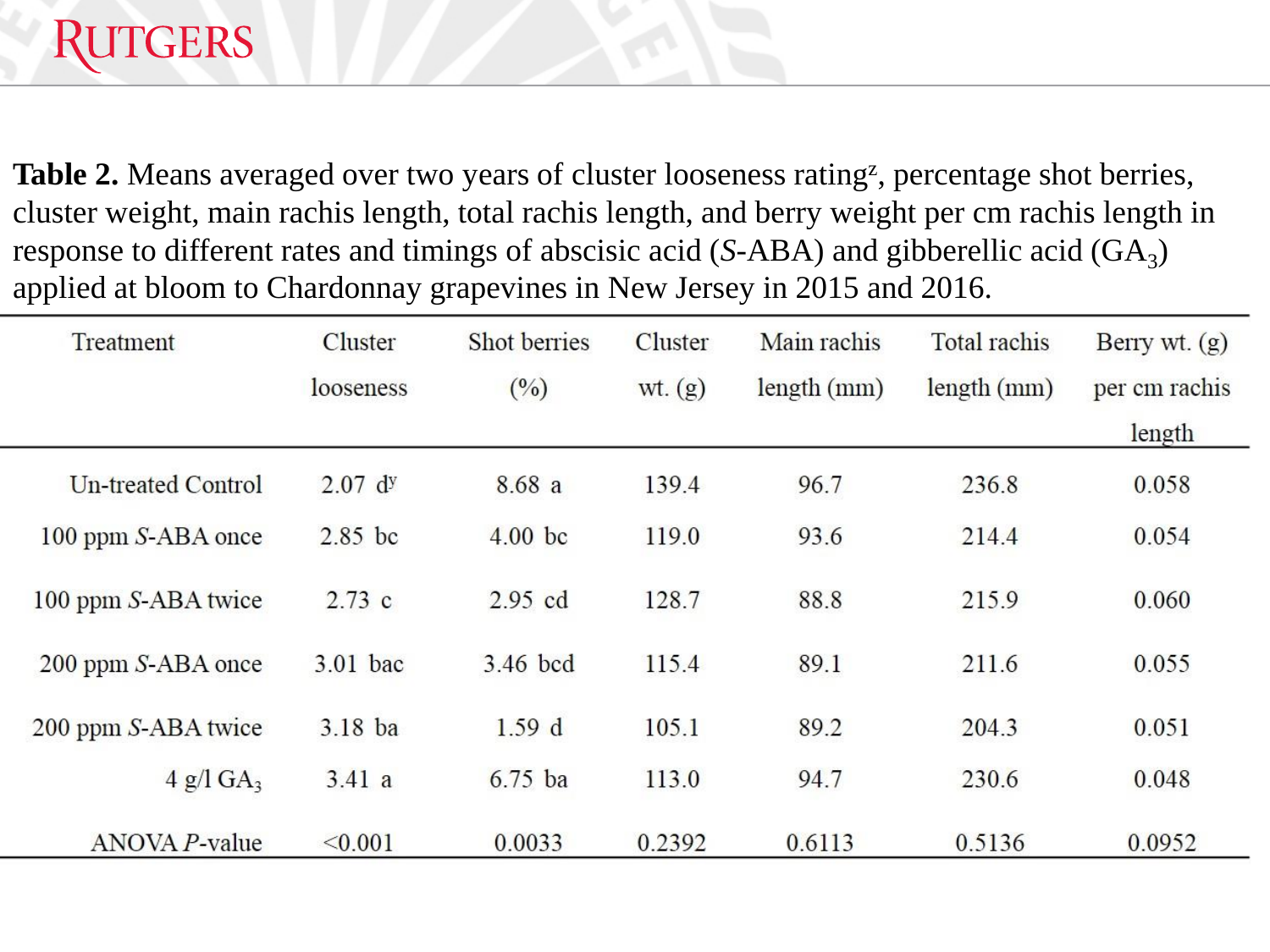# RUTGERS

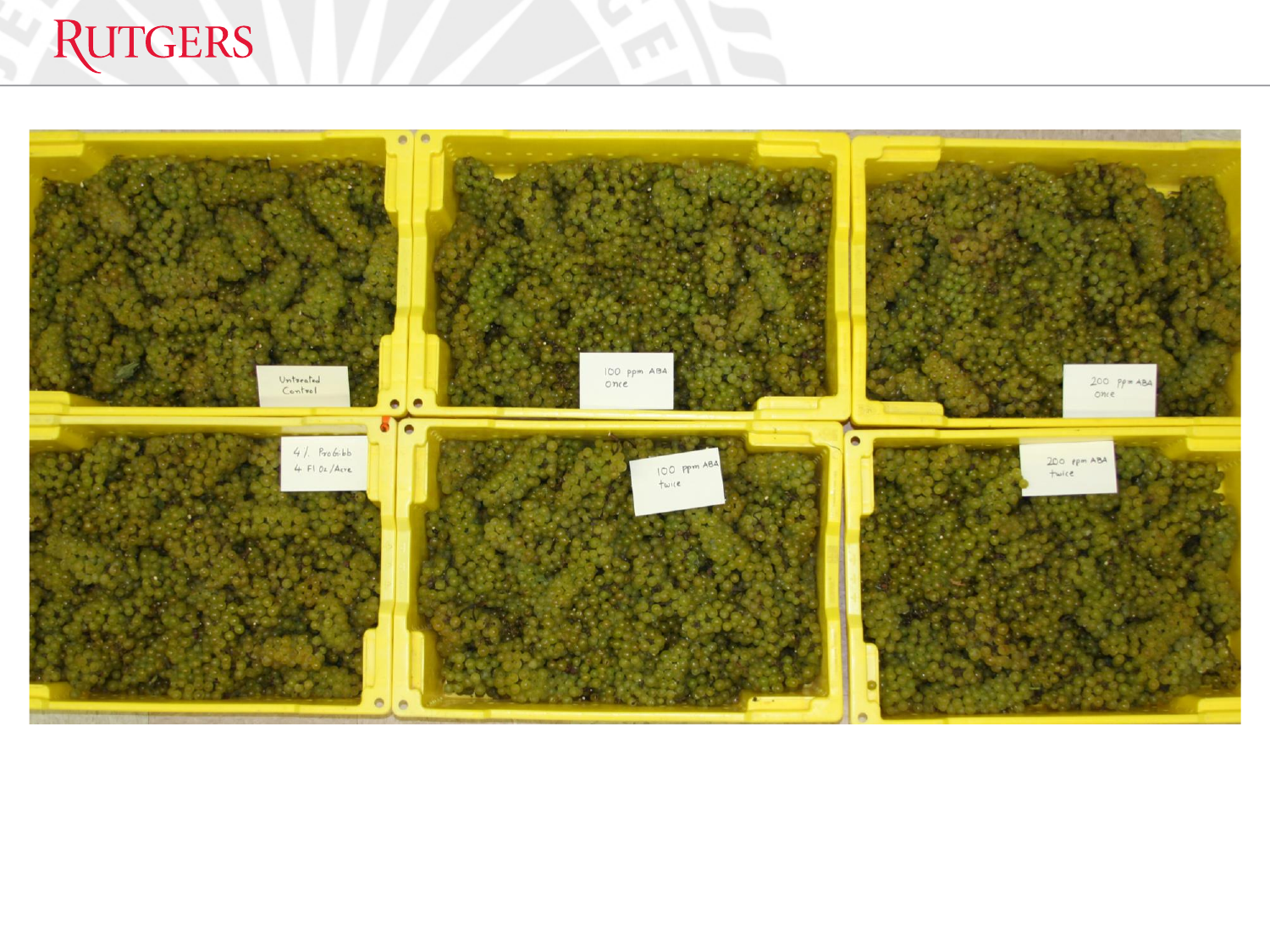### **TGERS**

**Table 3.** Means averaged over two years of return bloom, juice pH, juice total titratable acidity (TTA), and juice total soluble solids (TSS) in response to abscisic acid (S-ABA) and gibberellic acid (GA<sub>3</sub>) applied at bloom to 'Chardonnay' grapevines in New Jersey in 2015 and 2016.

| Treatment                                  | Return $bloomz$       | pH     | <b>TTA</b> | <b>TSS</b>      |
|--------------------------------------------|-----------------------|--------|------------|-----------------|
|                                            | (inflorescences/vine) |        | (mg/L)     | $^{\circ}Brix)$ |
| <b>Un-treated Control</b>                  | 46.4                  | 3.61   | 7.3        | 20.8            |
| 100 ppm S-ABA Once                         | 51.0                  | 3.59   | 6.5        | 21.4            |
| 100 ppm S-ABA Twice                        | 52.2                  | 3.62   | 6.7        | 21.1            |
| 200 ppm S-ABA Once                         | 50.8                  | 3.63   | 7.0        | 21.0            |
| 200 ppm S-ABA Twice                        | 48.2                  | 3.57   | 6.7        | 21.5            |
| $4 \text{ gm}/1 \text{ GA}_3$              | 47.7                  | 3.61   | 6.6        | 21.4            |
| <b>ANOVA P-Value</b>                       | 0.5301                | 0.8076 | 0.5584     | 0.1468          |
| Minimum detectable difference <sup>x</sup> | 7.19                  | 0.099  | 1.02       | 0.63            |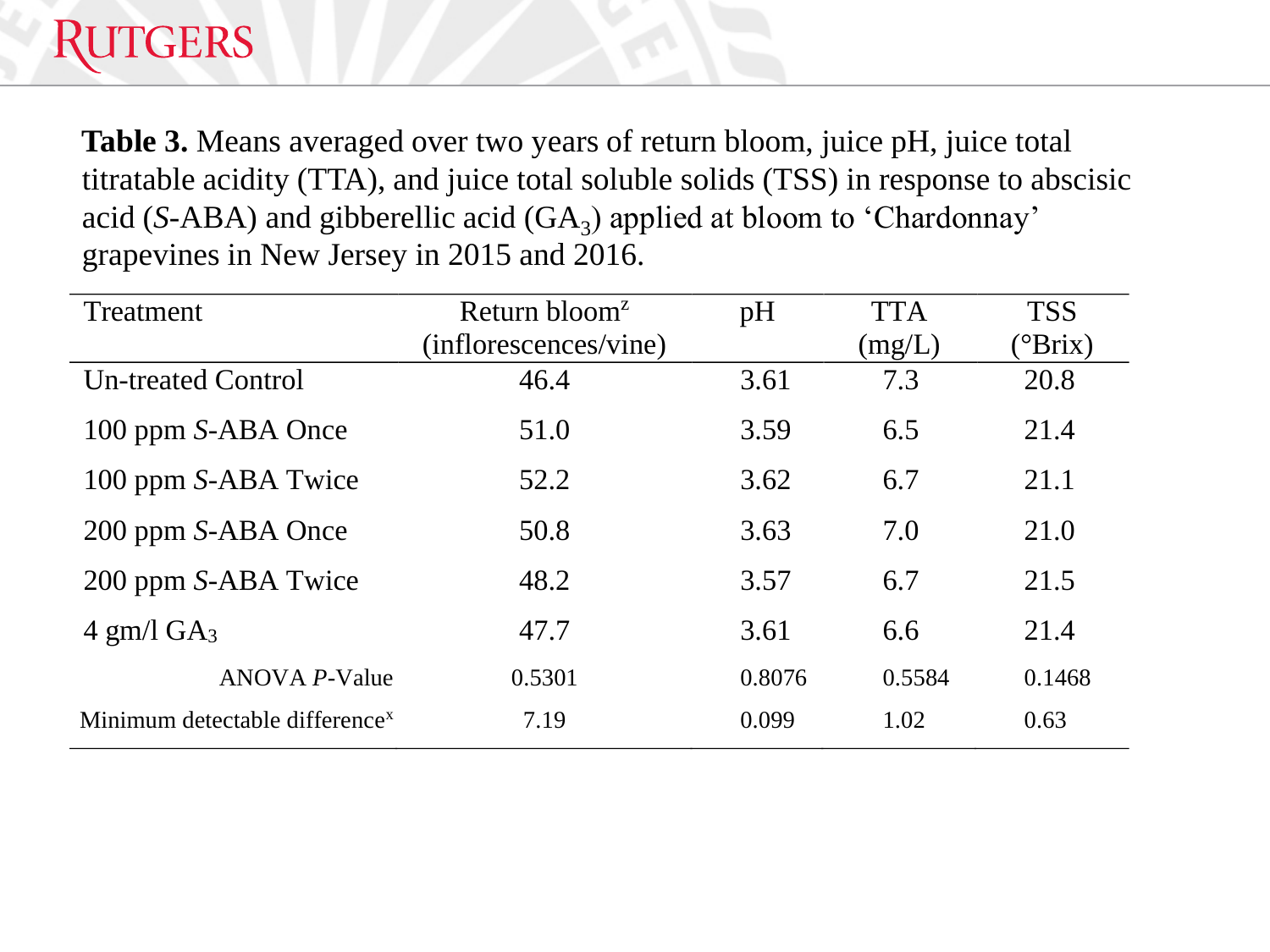

3 Figure 2. Ambient temperature and precipitation at Rutgers Agricultural Research and Extension Center in Upper Deerfield (39.4949°N; 75.2169°W), New Jersey during the conduct of the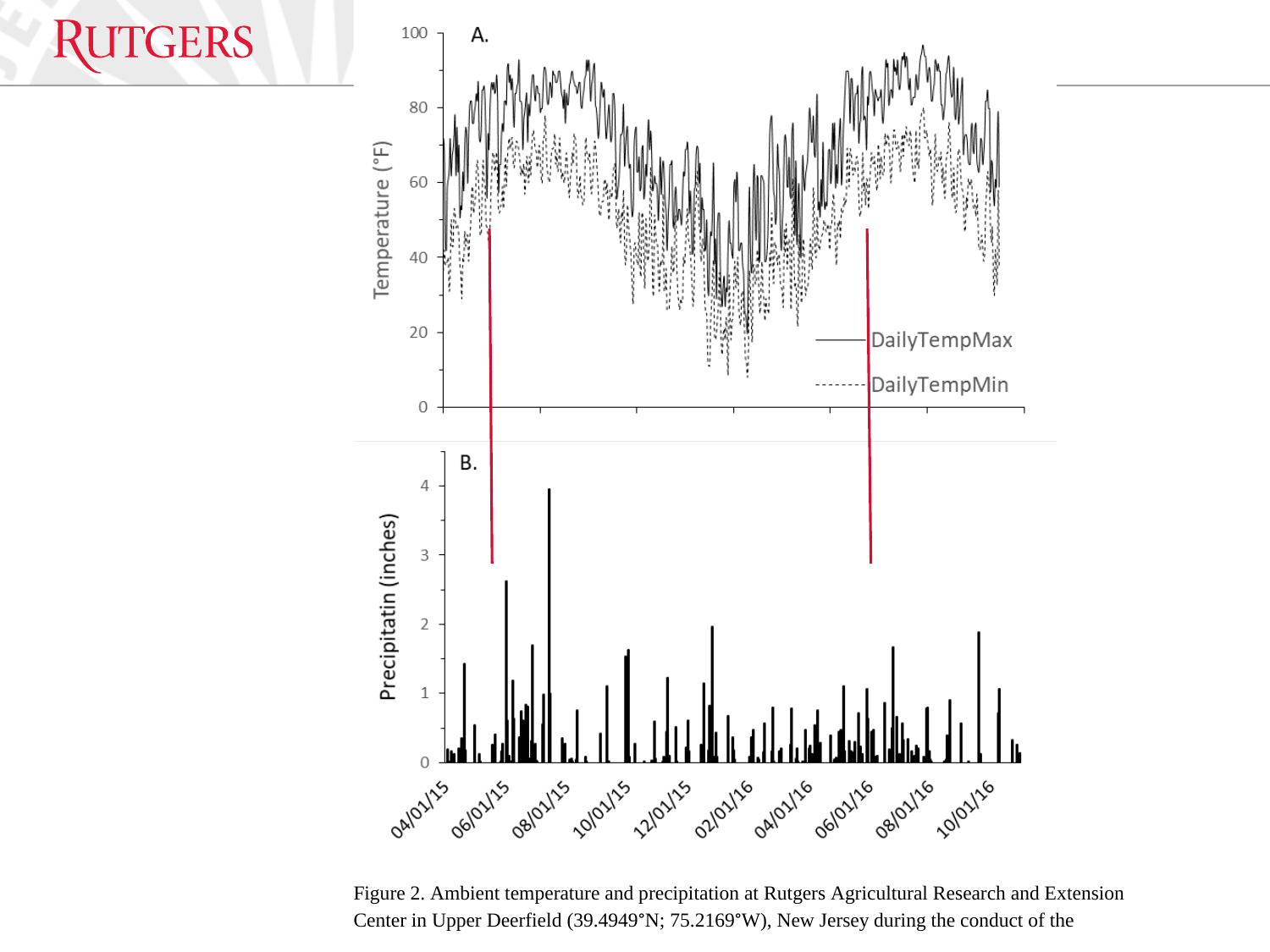

### **Conclusions**

- S-ABA and GA<sub>3</sub> increased cluster looseness, but not cluster elongation.
- *S*-ABA reduced shot berries and increased percentage normal berries.
- S-ABA and GA<sub>3</sub> did not affect return bloom in the following years.